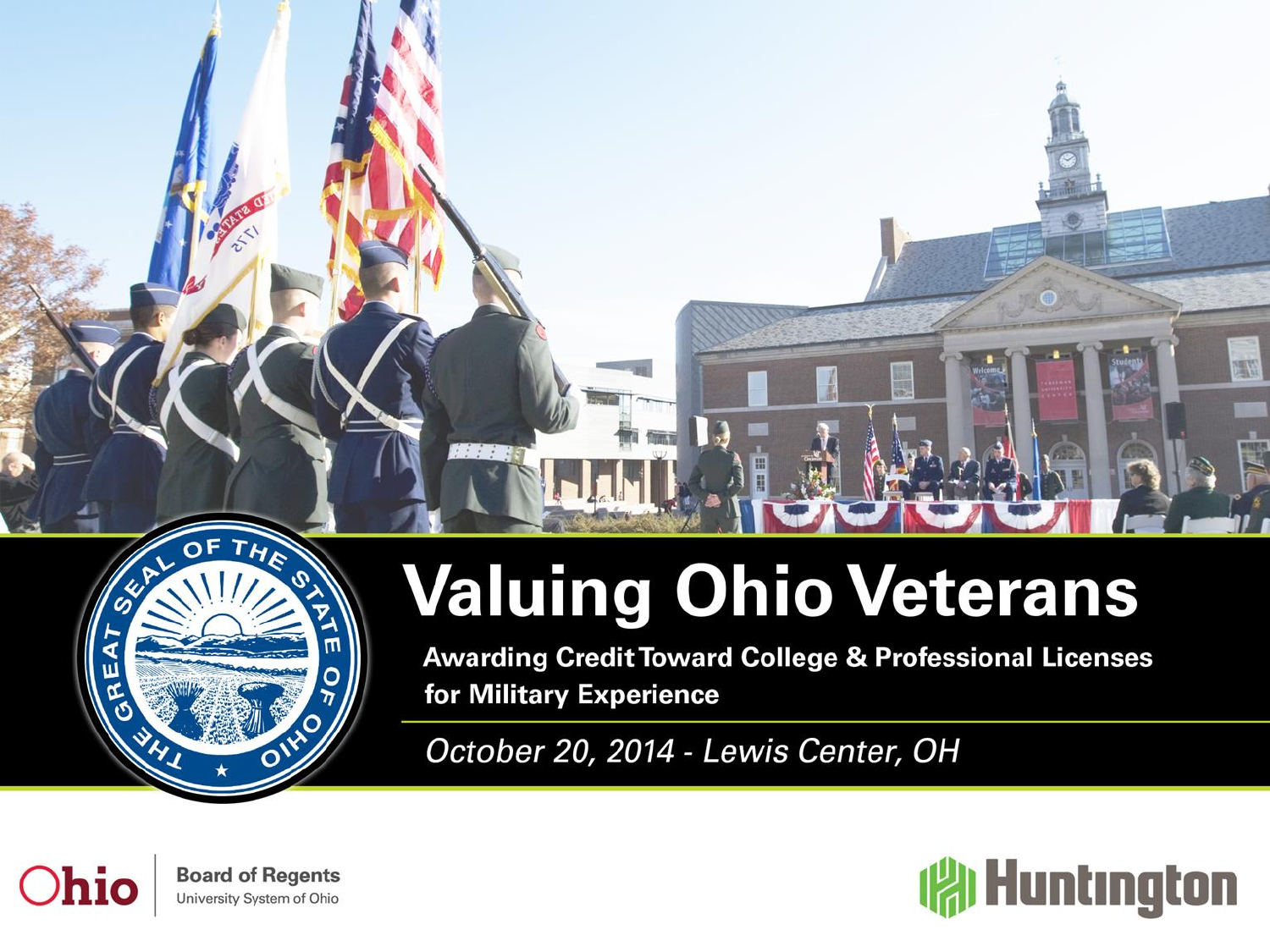This track will focus on both overarching institutional policies in support of military service and veteran students, and specific policies covered in HB 488.





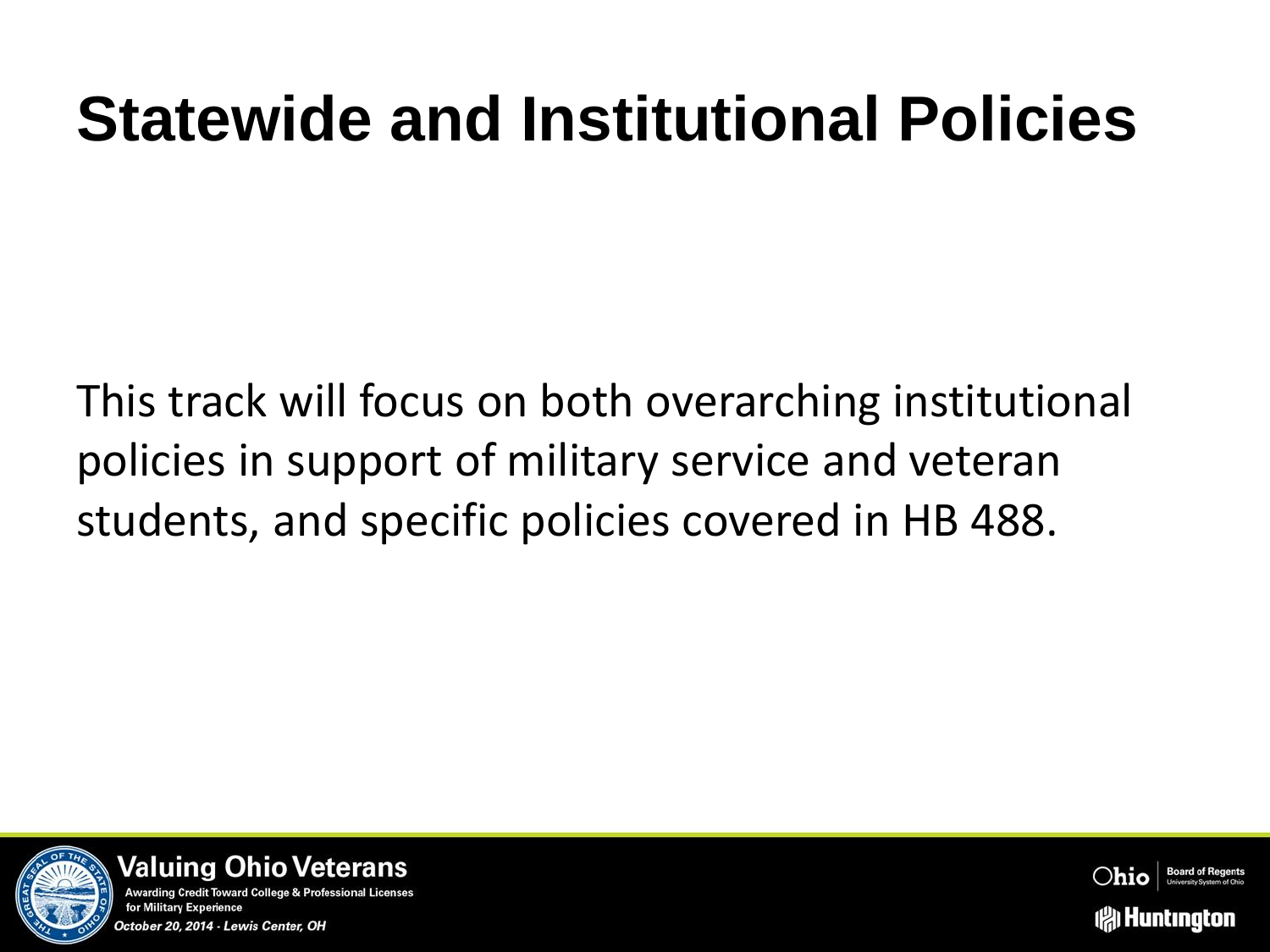#### **Mr. Richard DeChant**

Executive Director, Veterans Initiative Cuyahoga Community College, Metropolitan Campus 216-987-3193 [richard.dechant@tri-c.edu](mailto:richard.dechant@tri-c.edu) or [www.tri-c.edu/veterans/](http://www.tri-c.edu/veterans/)

**Dr. Karla Mugler** Associate Vice President, Academic Affairs The University of Akron 330-972-6248 [mugler@uakron.edu](mailto:mugler@uakron.edu)

**Mr. Brad Myers** University Registrar, Executive Director, Enrollment Services The Ohio State University 614-292-9330 myers.7@osu.edu



#### **Valuing Ohio Veterans Awarding Credit Toward College & Professional Licenses** for Military Experience October 20, 2014 - Lewis Center, OH

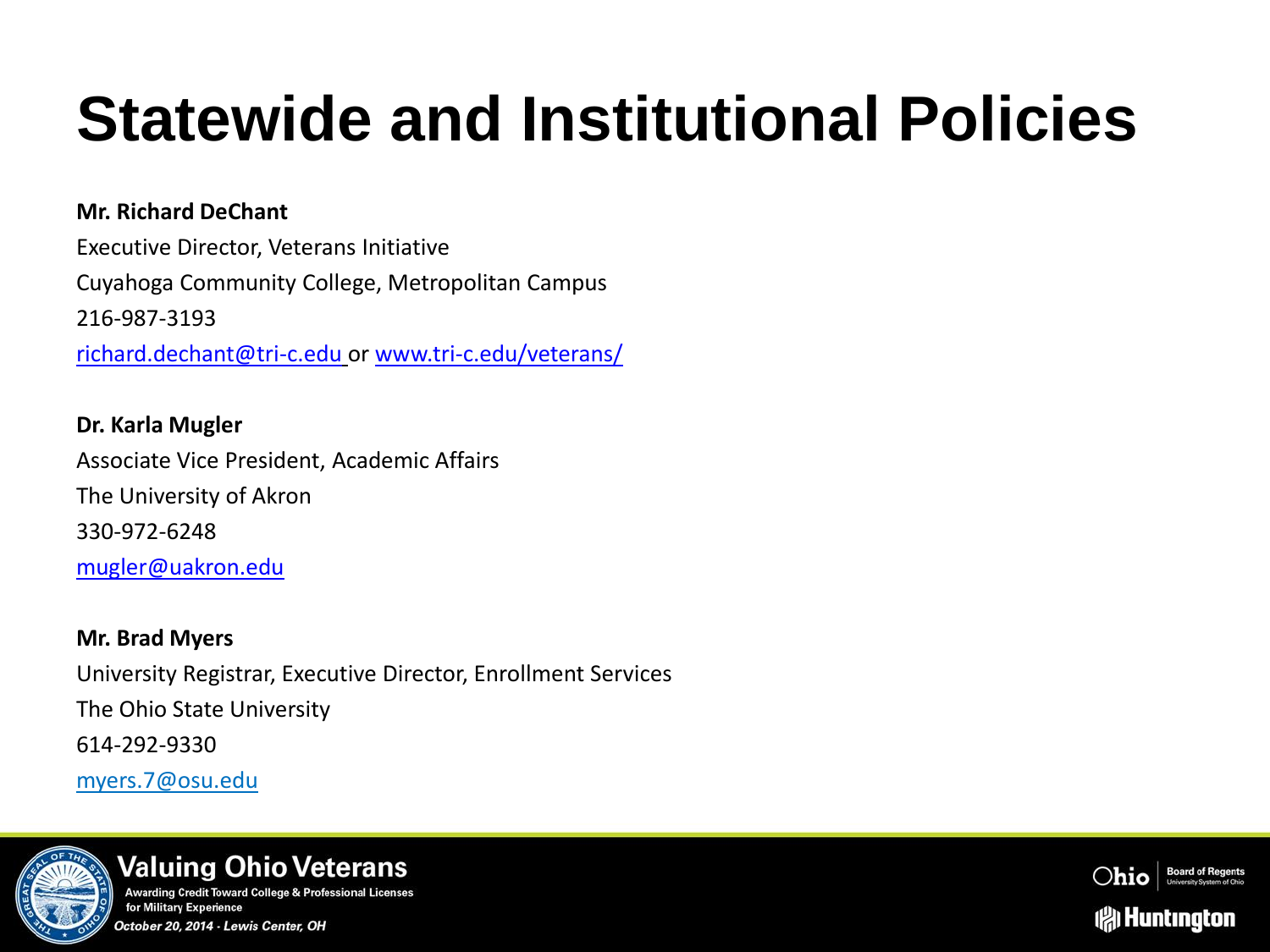*Where did this come from?*

Ohio GI Promise (2008)

Executive Order 2013-05K (2013)

Valuing Ohio Veterans: Awarding Credit Toward College & Professional Licenses for Military Experiences – Executive Order 2013-05K Recommendations (2014)

HB 488 (June 2014)





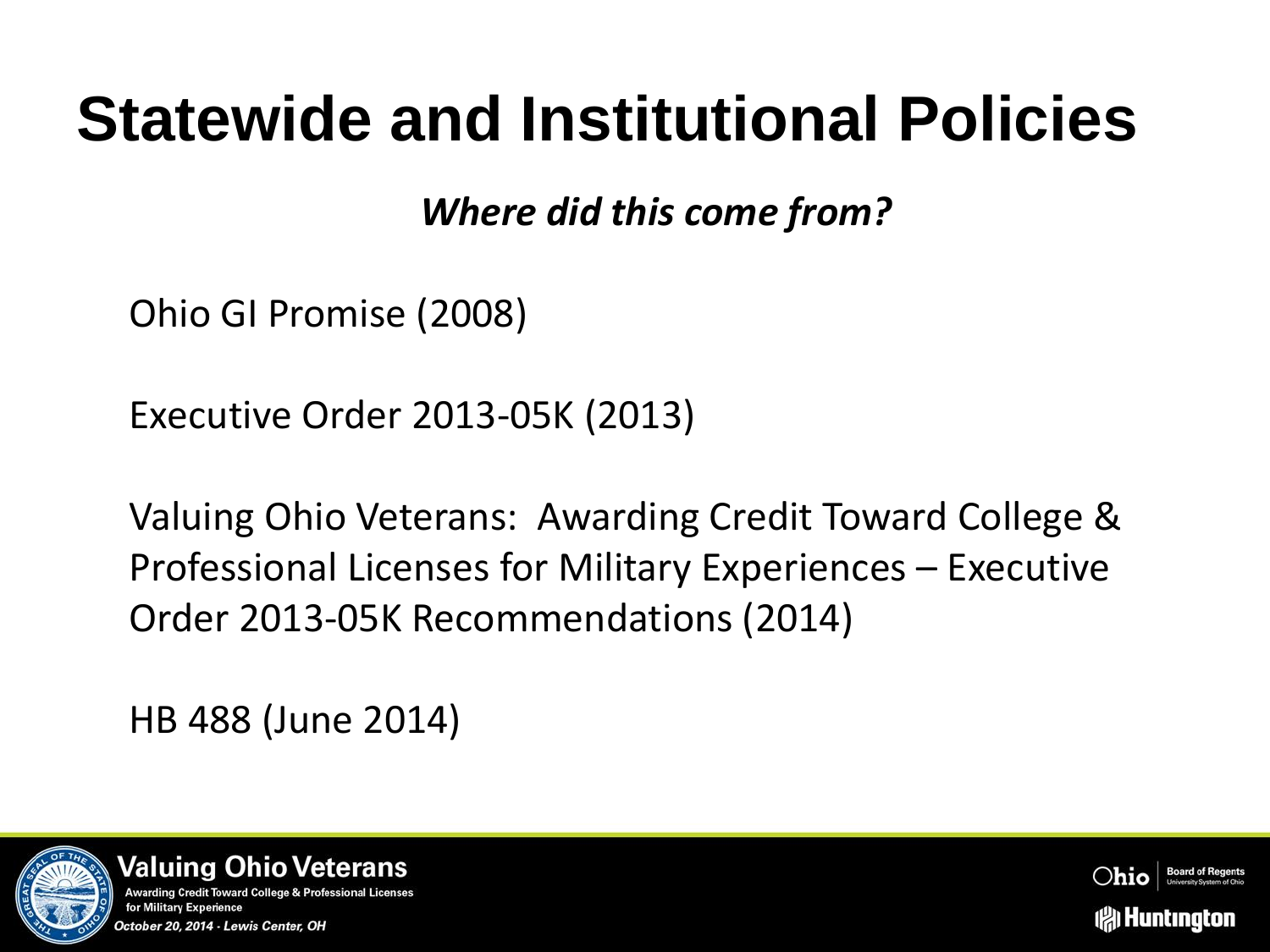- Appeals processes related to the evaluation of credit for military service experience
- Institutional fees related to the evaluation and processing of military service credit
- Effectively identifying and tracking our military service and veteran students.
- Scheduling priority with registration for military service and veteran students





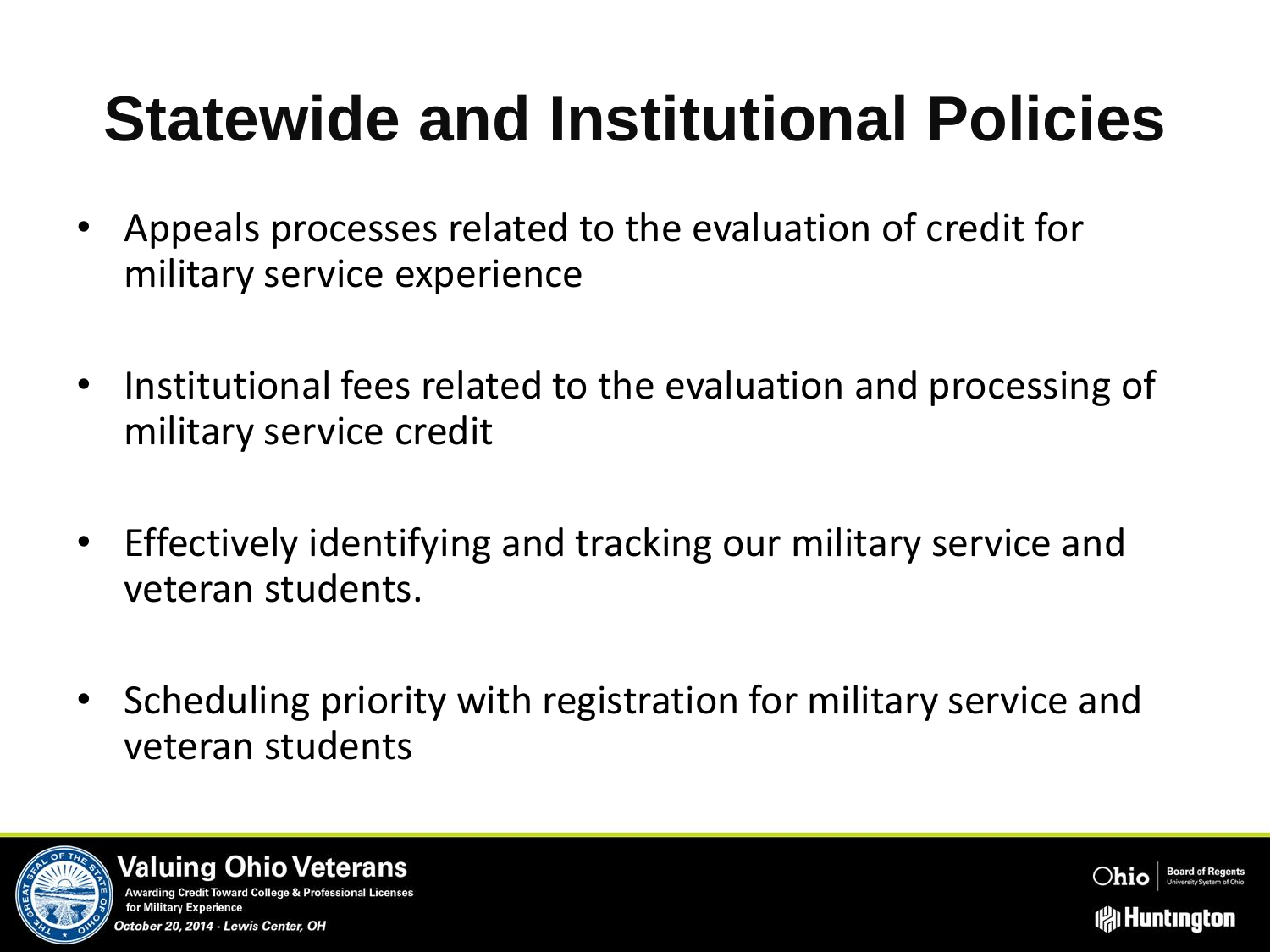- **House Bill 488** indicates that colleges and universities shall establish an appeals procedure for students who are veterans or service members for resolving disputes regarding the awarding of college credit for military experience.
- Following the evaluation of a veteran or service member's transcript, the college or university shall provide the student with a statement of transfer credit applicability. At the same time, the institution must inform the veteran or service member of the institution's appeals process.



#### **Valuing Ohio Veterans** Awarding Credit Toward College & Professional

for Military Experience October 20, 2014 - Lewis Center, OH

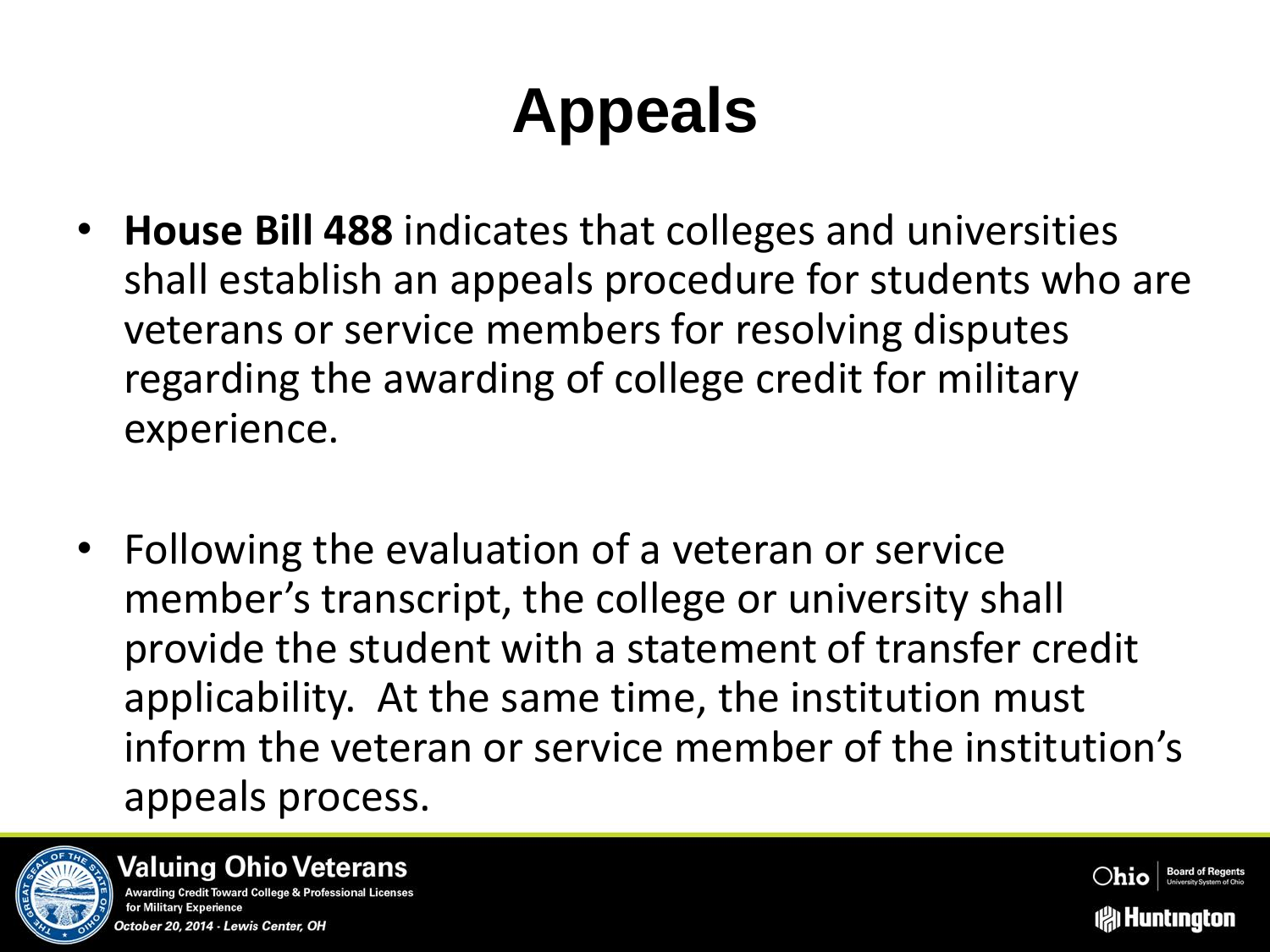- The appeals process should be multi-level.
- Appeals should be submitted **in writing** to the campus' administrator for transfer services.
- Responses should be issued within 30 days of the receipt of the appeal.





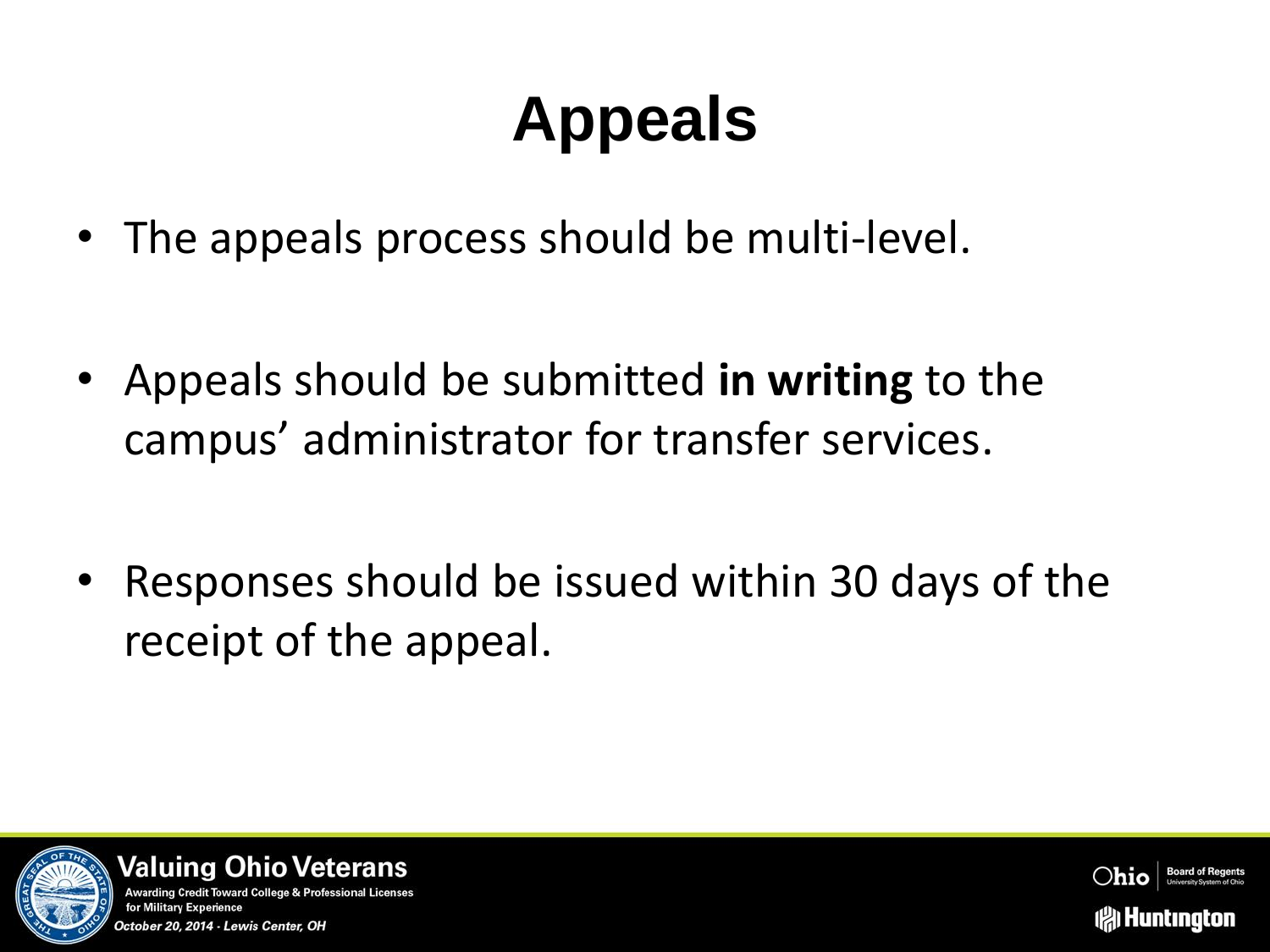Items to consider as you set up an appeals process for military credit:

- If your transfer or veteran's office provides the initial statement of transfer credit applicability, and the student is dissatisfied, to whom does s/he submit the appeal?
- If the veteran or service member is seeking to fulfill General Education or breadth requirements, does a committee of faculty review and decide upon the appeal?
- How can your institution align this process as much as possible with your current appeals process for transfer credit?





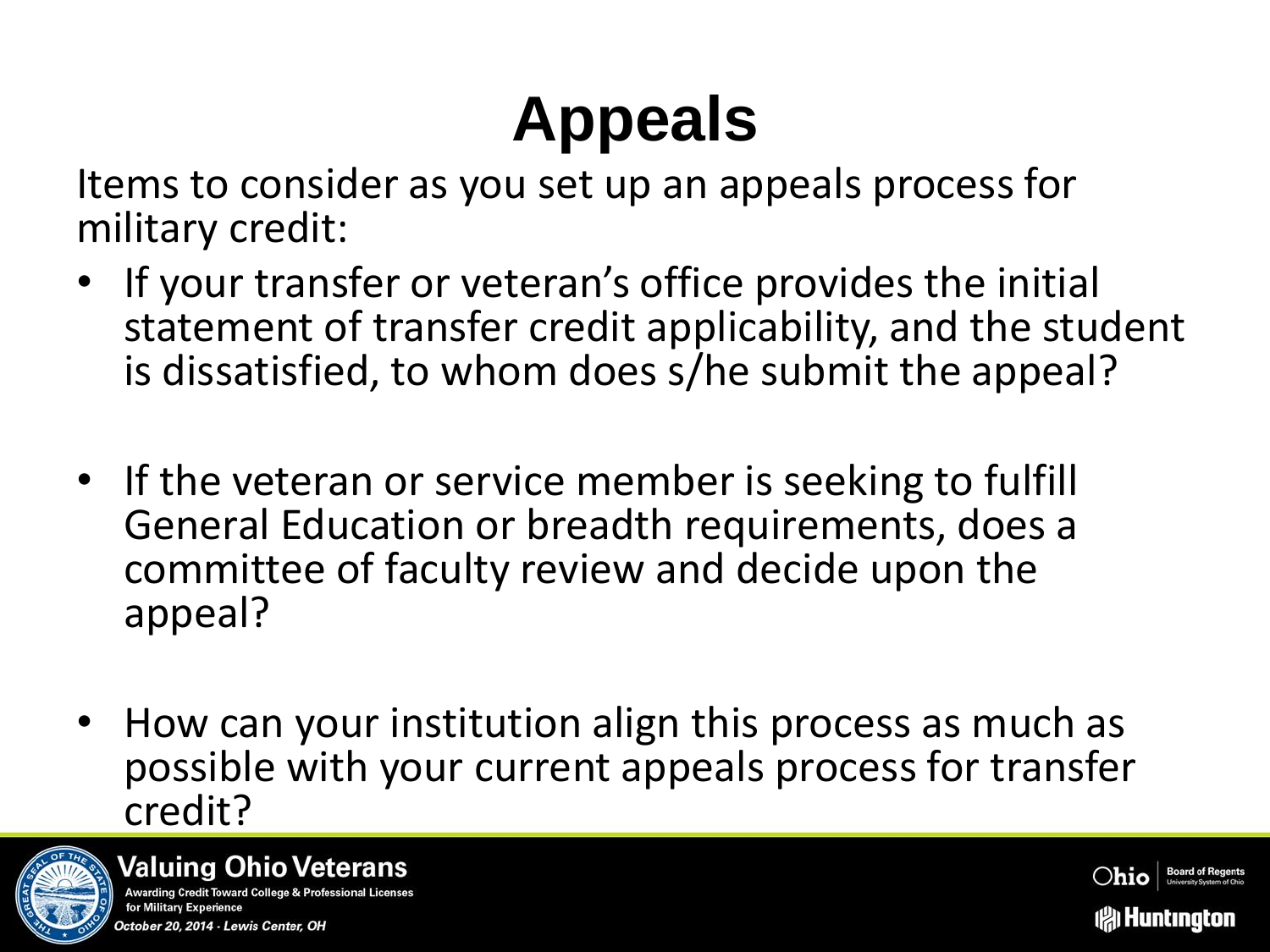Items to consider (cont'd):

- Does a departmental faculty committee review credits that would apply to discipline-specific requirements?
- After the Gen Ed or discipline committees make their decisions, where would it go next for review and determination of the decision? Academic dean's office, The Provost?





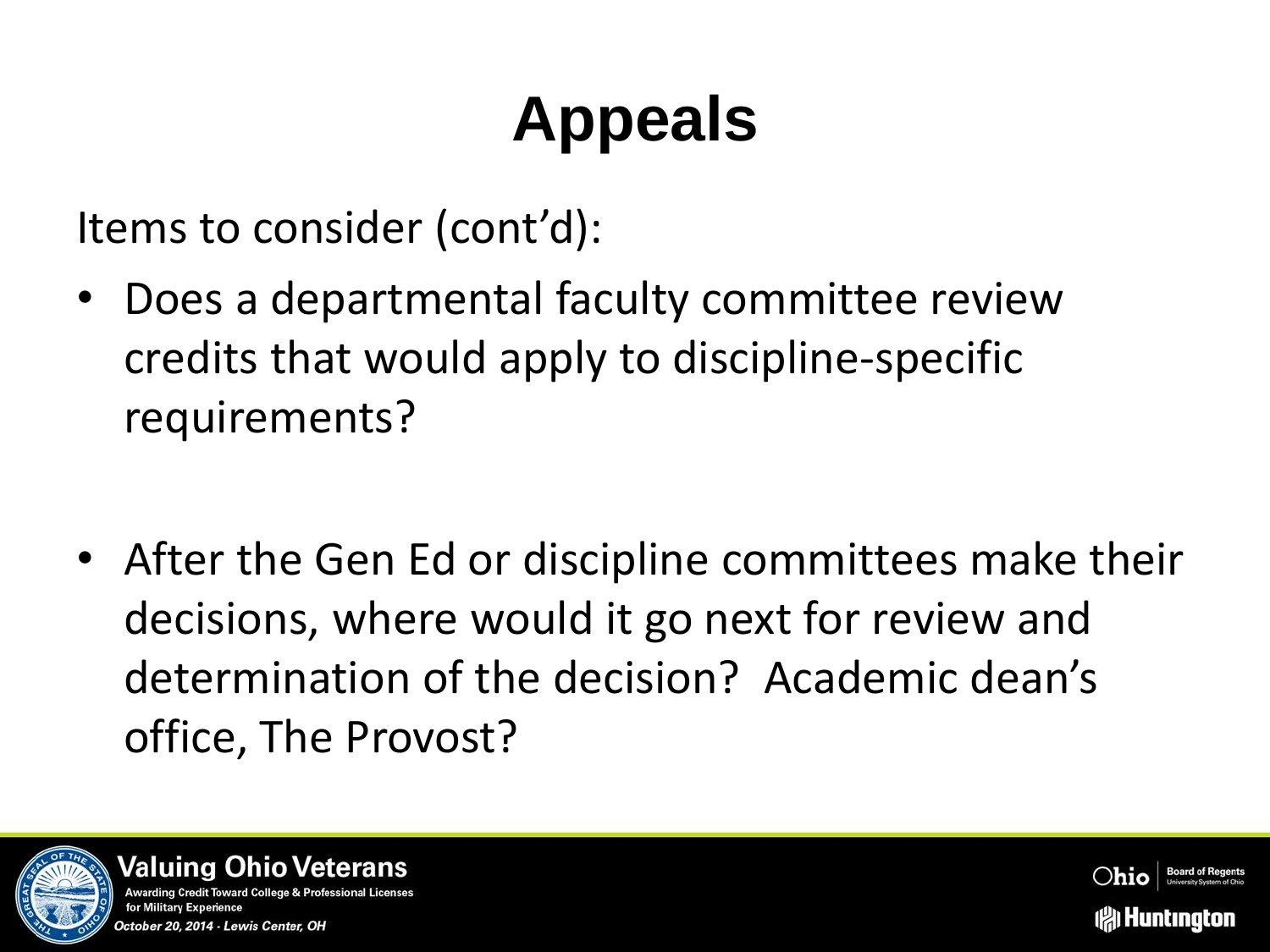**Veteran/Military Service Member and Related Students Tracking Structure**

**Sample Template for the Tracking Structure Concept**

| Veteran/Military Service Member and Related Students |                         |                                |                 |                                           |  |  |
|------------------------------------------------------|-------------------------|--------------------------------|-----------------|-------------------------------------------|--|--|
|                                                      |                         |                                |                 | <b>Dependent Family Members Receiving</b> |  |  |
| <b>ROTC</b>                                          | <b>Active Duty</b>      | <b>National Guard/Reserves</b> | <b>Veterans</b> | <b>Benefits</b>                           |  |  |
|                                                      | Become veterans at some | Become veterans at some        |                 |                                           |  |  |
| Air Force                                            | point                   | point                          |                 |                                           |  |  |
|                                                      |                         |                                |                 |                                           |  |  |
| Army                                                 |                         |                                |                 |                                           |  |  |
|                                                      |                         |                                |                 |                                           |  |  |
| Navy                                                 |                         |                                |                 |                                           |  |  |

▪ The groups marked in yellow would receive registration priority under HB 488.





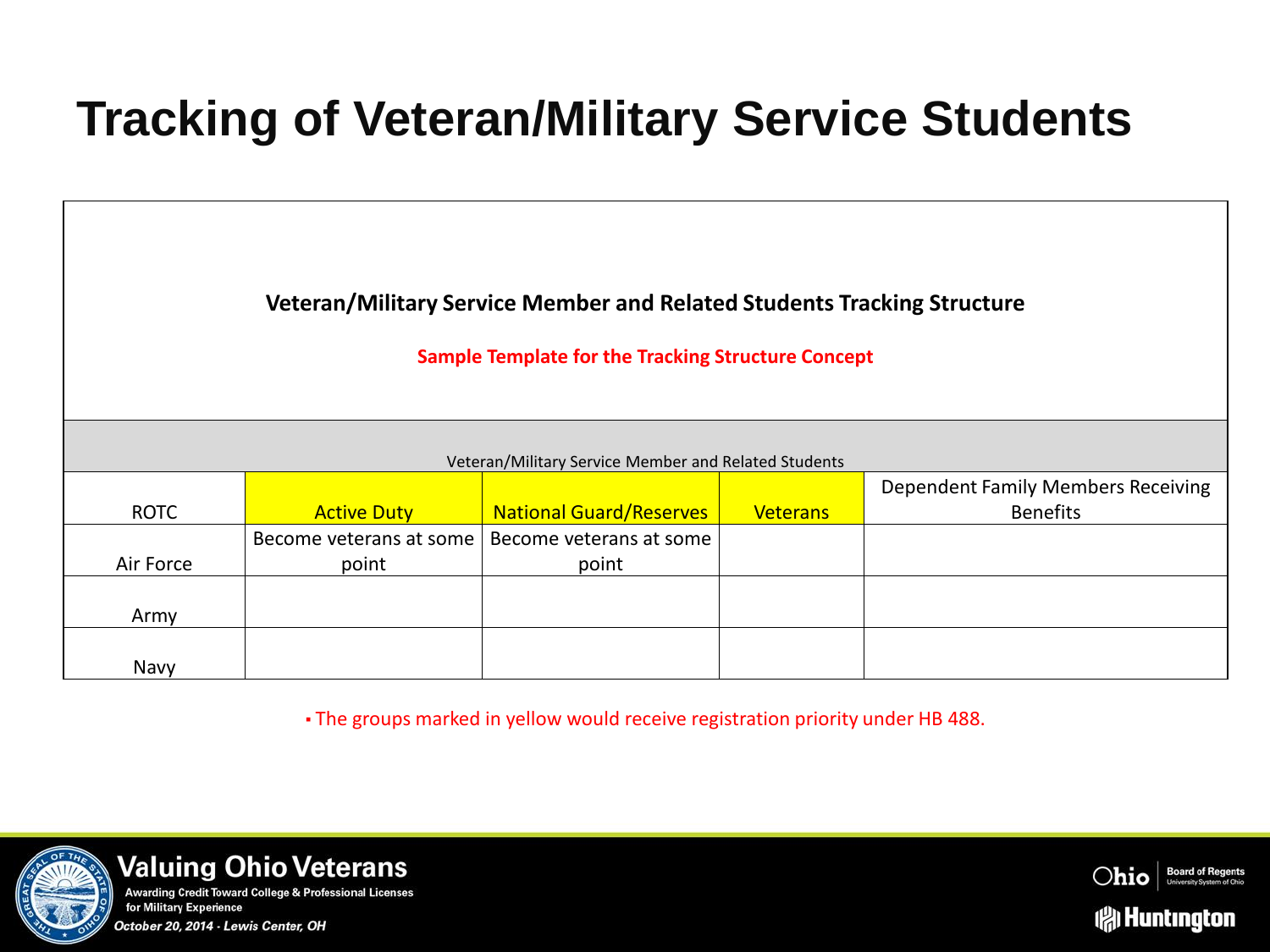Points to consider:

- How is each group initially identified at your institution (source)? Note that someone might be in more than one group or move among groups.
- How is each group identified in your student information system (SIS)?
- Who is responsible to manage the tracking of each group (e.g. "building," "maintaining/adjusting," and "closing")?





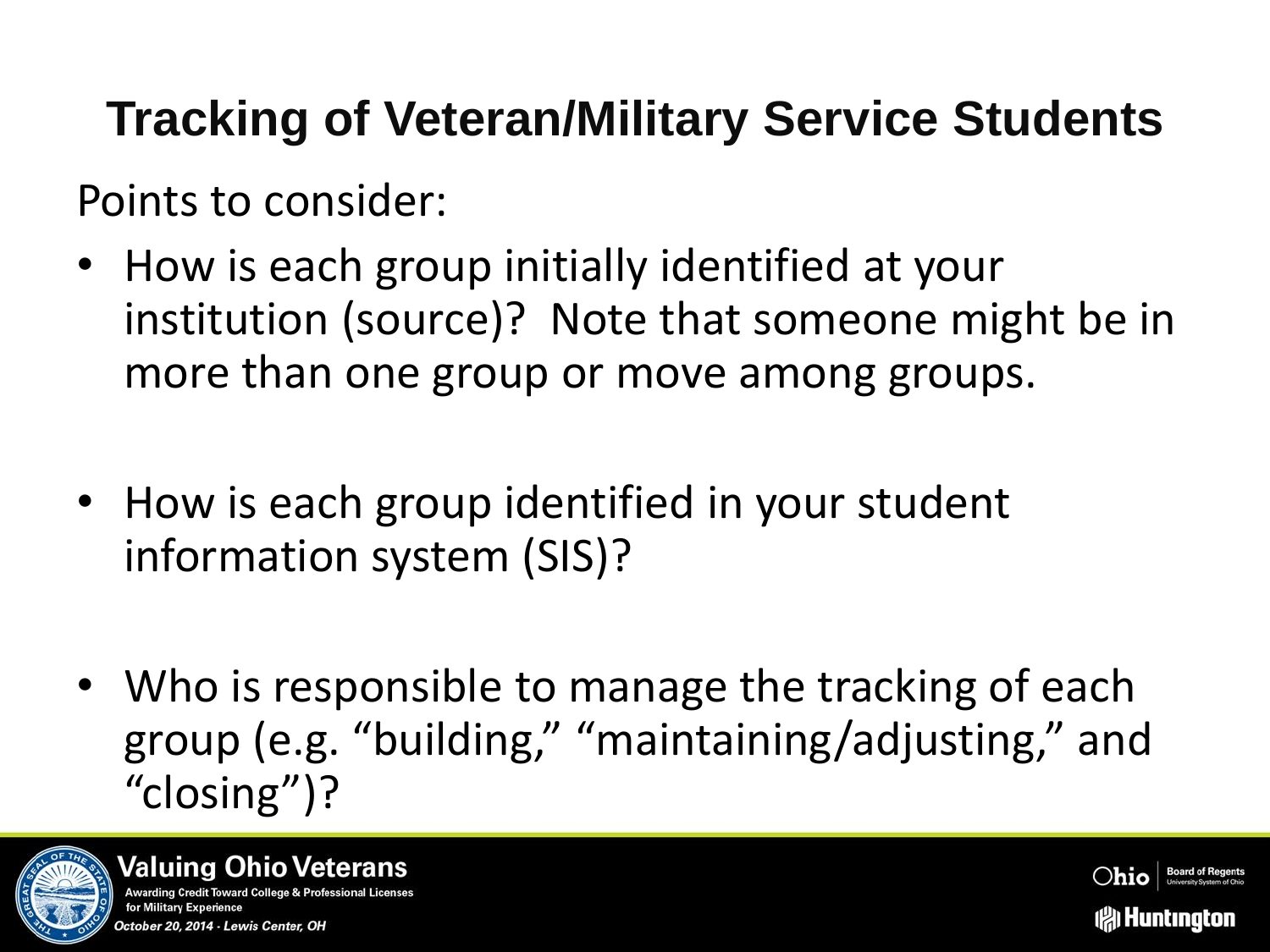Points to consider (cont'd):

- How will OBOR want us to report on these students? Will your identification structure support that?
- The various types of military benefits within categories can likely be managed by the type of benefit received, if necessary.
- The groups marked in yellow would receive registration priority under HB 488.





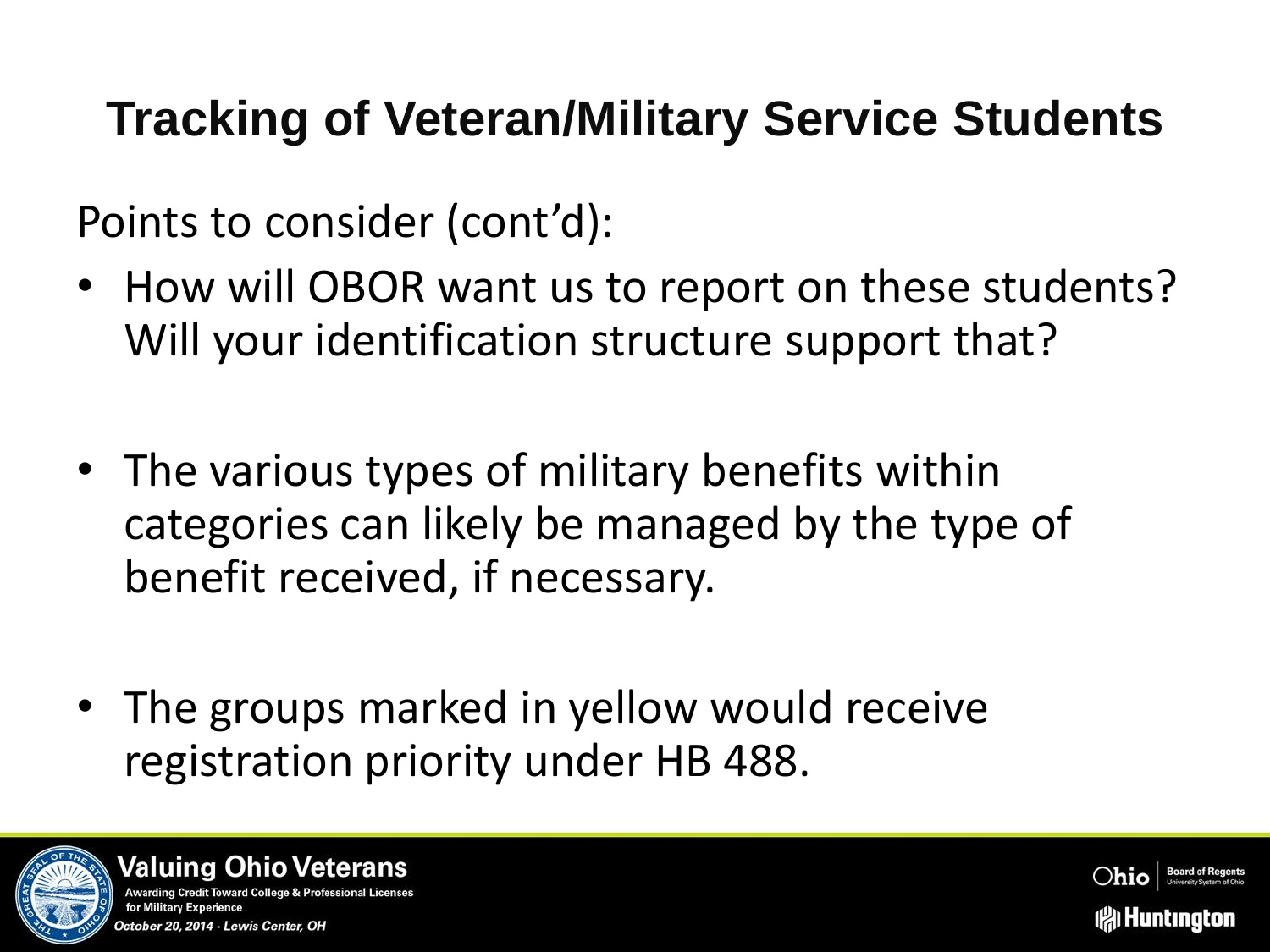| Sample Template for Identification within Your Institution's Student Information System |                                               |                           |                                                              |  |  |
|-----------------------------------------------------------------------------------------|-----------------------------------------------|---------------------------|--------------------------------------------------------------|--|--|
| Group                                                                                   | Source(s)                                     | <b>SIS Identification</b> | Office responsible to build and/or maintain<br>status in SIS |  |  |
| Veteran/Military<br>Service Member                                                      | Various (see below)                           | MIL                       | Various (see below)                                          |  |  |
| <b>ROTC</b>                                                                             | <b>ROTC Campus Offices</b>                    | MIL/ROTC                  | <b>ROTC Campus Offices</b>                                   |  |  |
|                                                                                         | Air Force                                     | MIL/ROTC/AIRF             | Air Force ROTC Campus Office                                 |  |  |
|                                                                                         | Army                                          | MIL/ROTC/ARMY             | Army ROTC Campus Office                                      |  |  |
|                                                                                         | Navy                                          | MIL/ROTC/NAVY             | Navy ROTC Campus Office                                      |  |  |
| <b>Active Duty</b>                                                                      | Military/Vets Srvcs Office                    | MIL/ACT                   | Military/Vets Srvcs Office                                   |  |  |
| National Guard/<br>Reserves                                                             | Military/Vets Srvcs Office                    | MIL/NG-R                  | Military/Vets Srvcs Office                                   |  |  |
| Veterans                                                                                | Admissions                                    | MIL/VET                   | Military/Vets Srvcs Office                                   |  |  |
|                                                                                         | Military/Vets Srvcs Office                    | MIL/VET                   | Military/Vets Srvcs Office                                   |  |  |
|                                                                                         | Human Resources                               | MIL/VET                   | Military/Vets Srvcs Office                                   |  |  |
| <b>Receiving Benefits</b>                                                               | Dependent Students Military/Vets Srvcs Office | MIL/FAM                   | Military/Vets Srvcs Office                                   |  |  |





for Military Experience October 20, 2014 - Lewis Center, OH

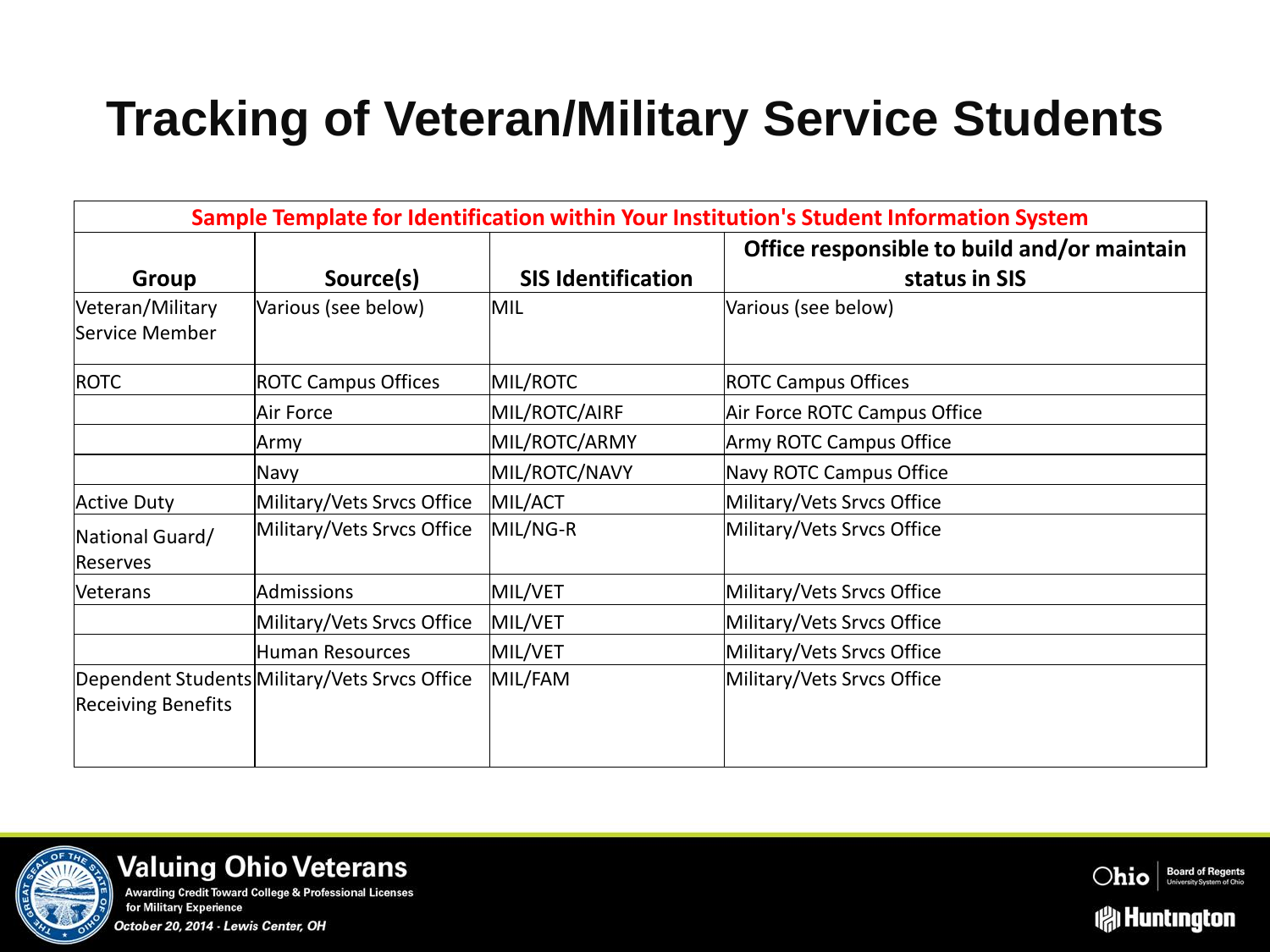Key Questions:

- Is there a specific expectation from the Governor or the legislature about how registration priority for military/veteran students would work?
- Does your institution already have a registration priority structure in place?





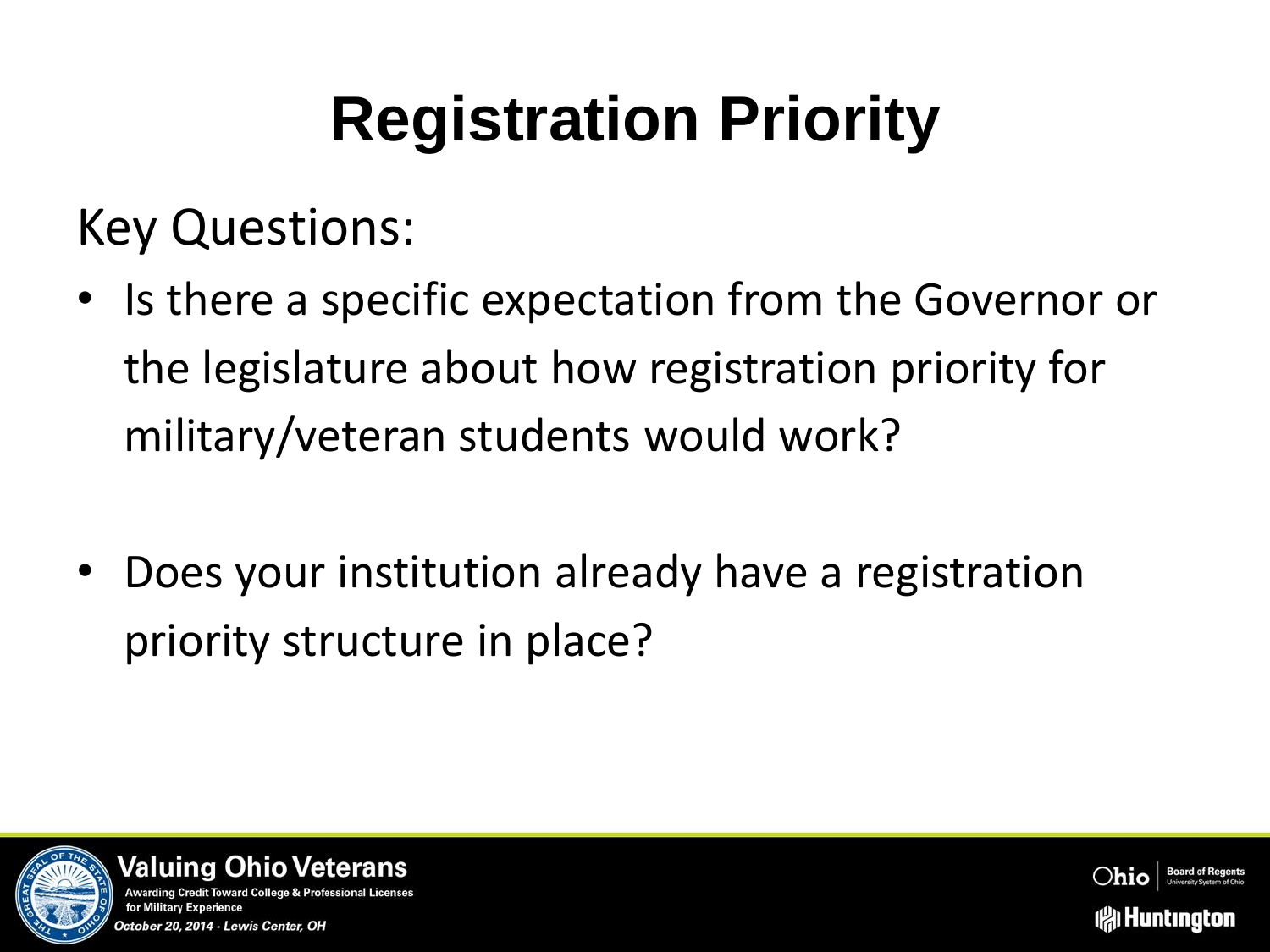- Key Questions (cont'd):
- If no:
	- $\circ$  How might you set one up within your registration system/process?
	- $\circ$  If you were to provide registration priority for military/veteran students, are there other groups that should also have priority? Who needs to be engaged in that discussion? Where within the priority structure should military/veteran students fall? How would the decisions be made?





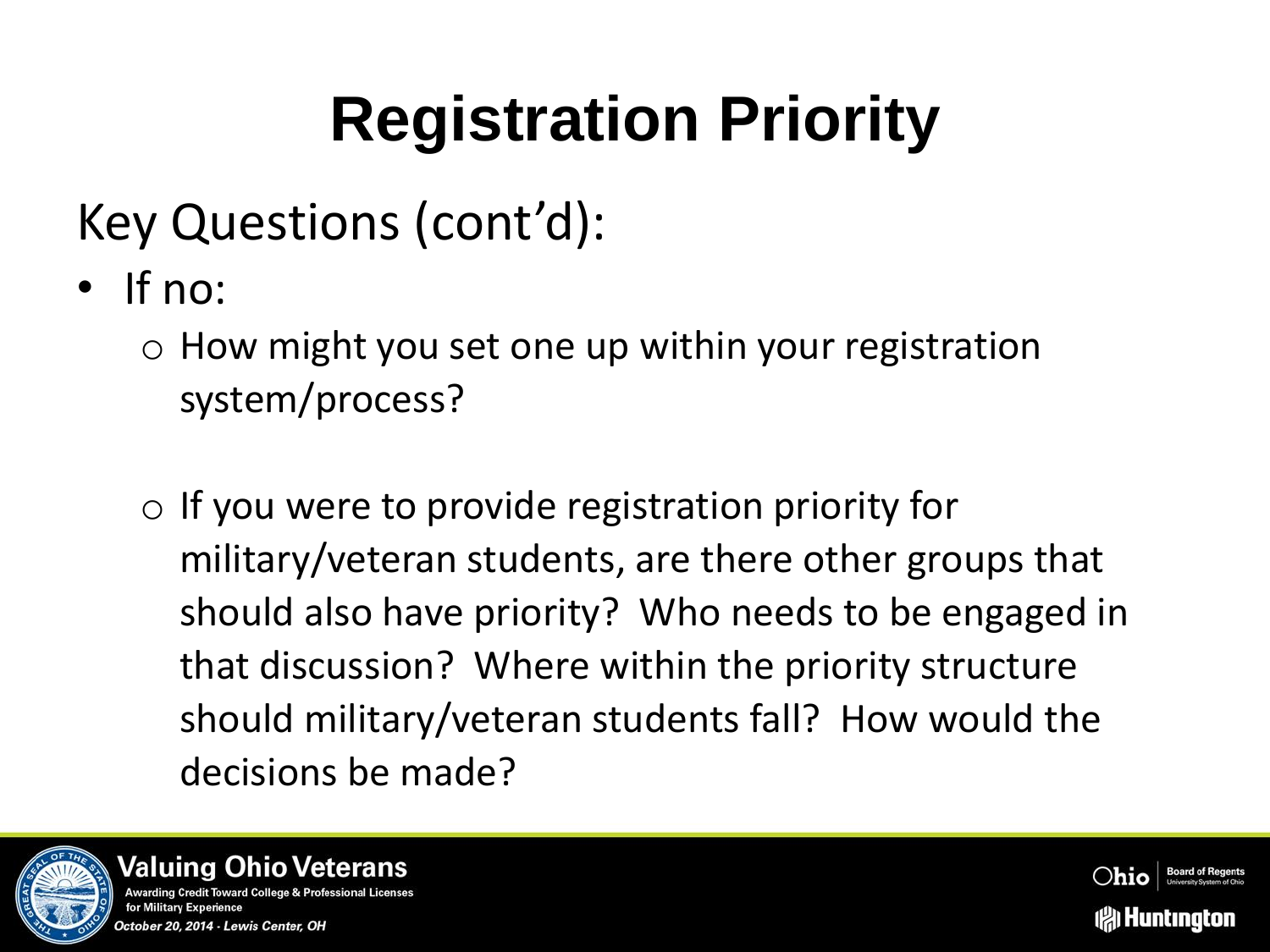Key Questions (cont'd):

• If yes,

 $\circ$  Where within the priority structure should this group fall?

o Who needs to be engaged in that discussion and how would the decision be made?